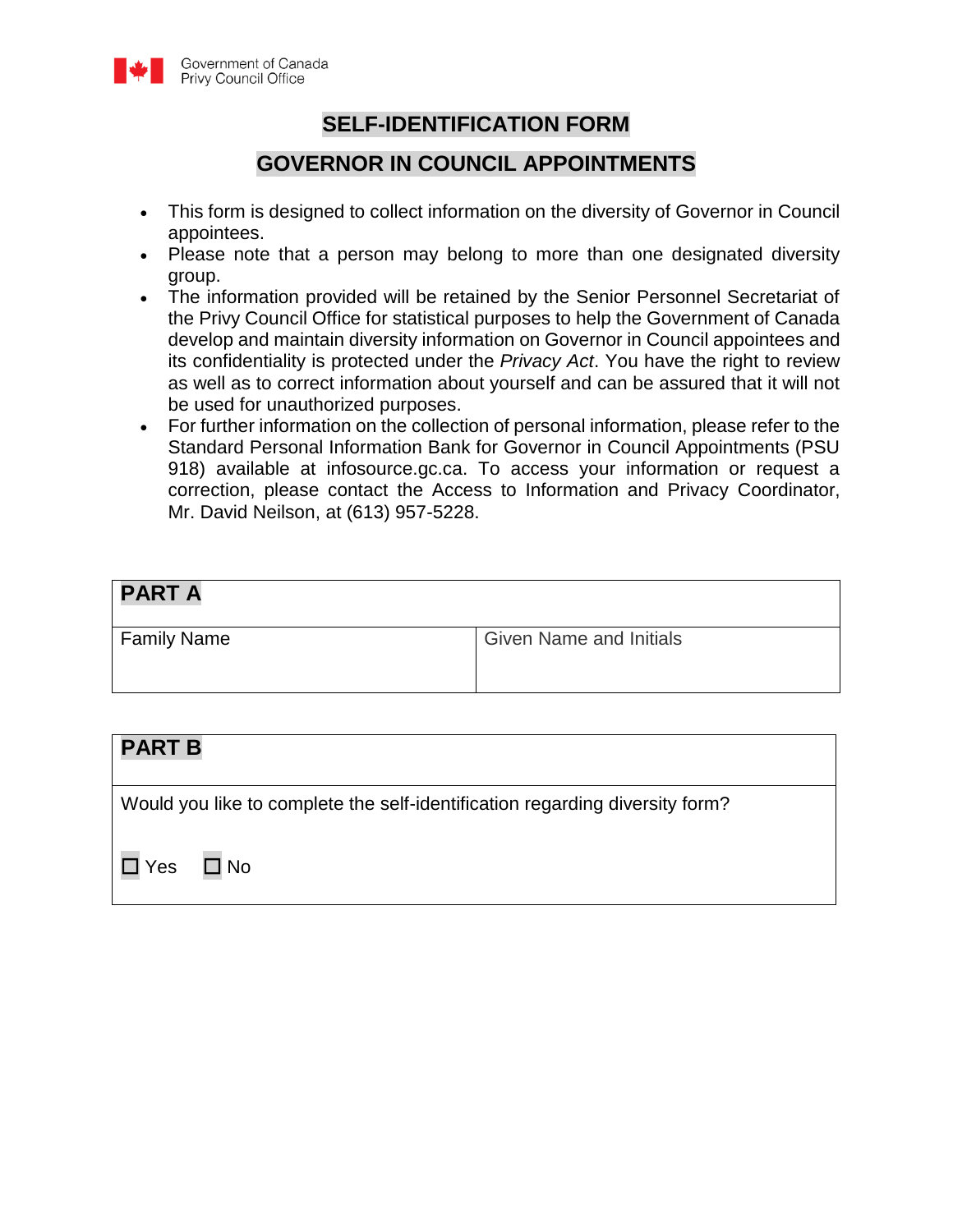| <b>PART C</b>                                                                                                                                                                                                                                                                                                          |  |  |
|------------------------------------------------------------------------------------------------------------------------------------------------------------------------------------------------------------------------------------------------------------------------------------------------------------------------|--|--|
| <b>Gender</b>                                                                                                                                                                                                                                                                                                          |  |  |
| Gender may be different from sex assigned at birth, or may be different from what is<br>on legal documents.                                                                                                                                                                                                            |  |  |
| $\square$ Male<br>$\Box$ Or please specify :<br>Female                                                                                                                                                                                                                                                                 |  |  |
|                                                                                                                                                                                                                                                                                                                        |  |  |
|                                                                                                                                                                                                                                                                                                                        |  |  |
| <b>PART D</b>                                                                                                                                                                                                                                                                                                          |  |  |
| <b>Indigenous peoples</b>                                                                                                                                                                                                                                                                                              |  |  |
| An Indigenous person is a North American Indian or a member of a First Nation, a<br>Métis or an Inuit. North American Indians or members of a First Nation include status,<br>treaty or registered Indians, as well as non-status and non-registered Indians.<br>Do you wish to self-identify as an Indigenous person? |  |  |
| $\square$ Yes<br>$\square$ No                                                                                                                                                                                                                                                                                          |  |  |
| If you wish to provide further details, please indicate which Indigenous group you<br>belong to:                                                                                                                                                                                                                       |  |  |
| Inuit                                                                                                                                                                                                                                                                                                                  |  |  |
| $\Box$ Metis                                                                                                                                                                                                                                                                                                           |  |  |
| North American Indian / First Nation                                                                                                                                                                                                                                                                                   |  |  |
| $\Box$ Other Indigenous people                                                                                                                                                                                                                                                                                         |  |  |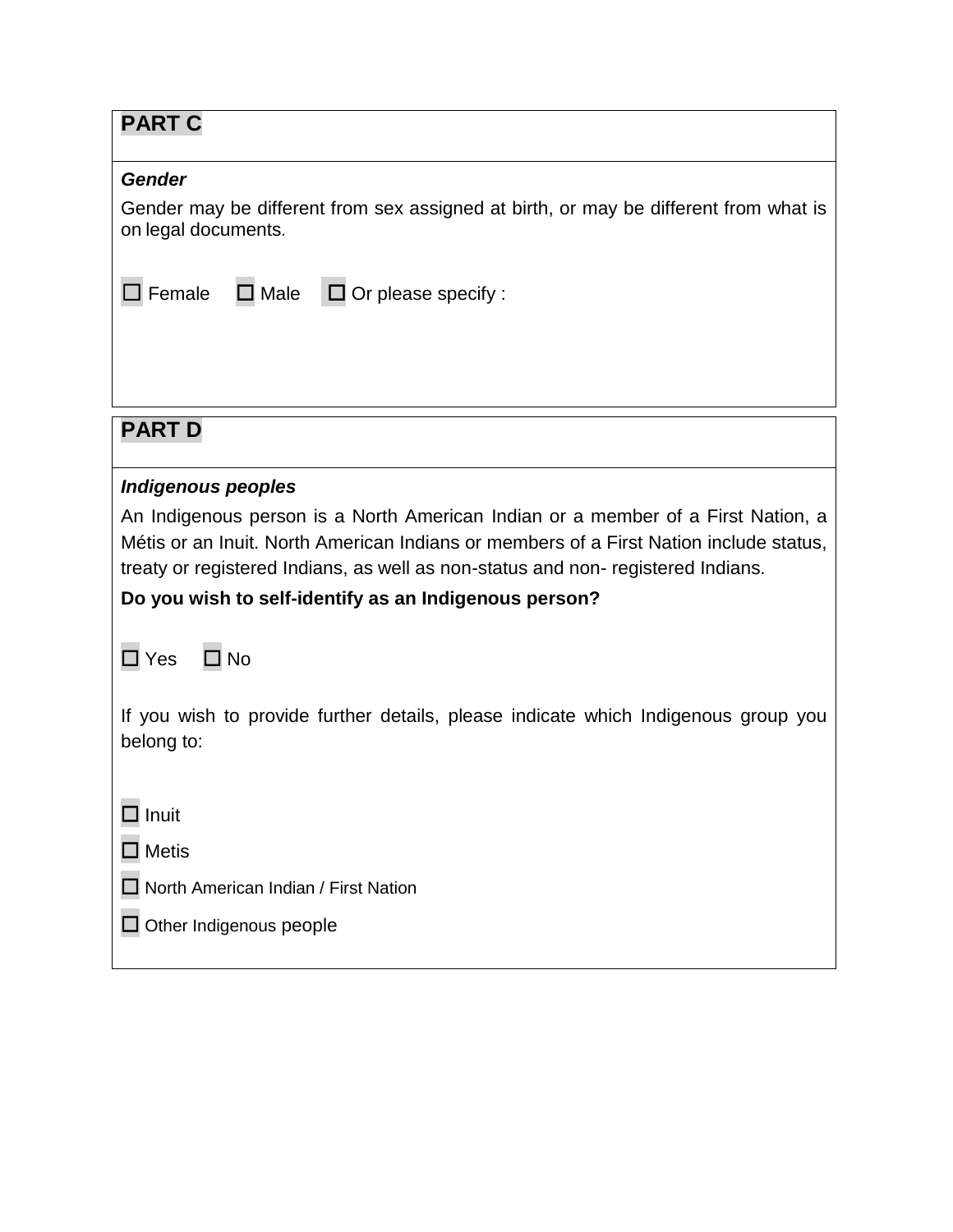| <b>PARTE</b>                                                                                                                             |  |
|------------------------------------------------------------------------------------------------------------------------------------------|--|
| <b>Visible minorities</b>                                                                                                                |  |
| A member of a visible minority group in Canada is someone (other than an Indigenous                                                      |  |
| person as defined in D above) who is non-white in colour/race, regardless of place of                                                    |  |
| birth.<br>Do you wish to self-identify as a member of a visible minority?                                                                |  |
|                                                                                                                                          |  |
| $\Box$ Yes<br>$\square$ No                                                                                                               |  |
| If you wish to provide further details, please indicate which visible minority group you<br>belong to:                                   |  |
| $\square$ Black                                                                                                                          |  |
| $\square$ Chinese                                                                                                                        |  |
| $\Box$ Filipino                                                                                                                          |  |
| $\square$ Japanese                                                                                                                       |  |
| $\Box$ Korean                                                                                                                            |  |
| □ Non-White Latin American (including Indigenous people from central and South<br>America)                                               |  |
| Non-White West Asian/North African/Arab (including Egyptian, Libyan,<br>Lebanese, Iranian etc.)                                          |  |
| □ Southeast Asian ((including Burmese, Cambodian, Laotian, Thai, Vietnamese,<br>$etc.$ )                                                 |  |
| □ South Asian/East Indian (including Indians from India, Pakistan, Bangladesh, East<br>Indians from Guyana, Trinidad, East Africa, etc.) |  |
| $\Box$ Persons of mixed origin (with one parent in one of the visible minority groups listed<br>above)                                   |  |
| Other visible minority group                                                                                                             |  |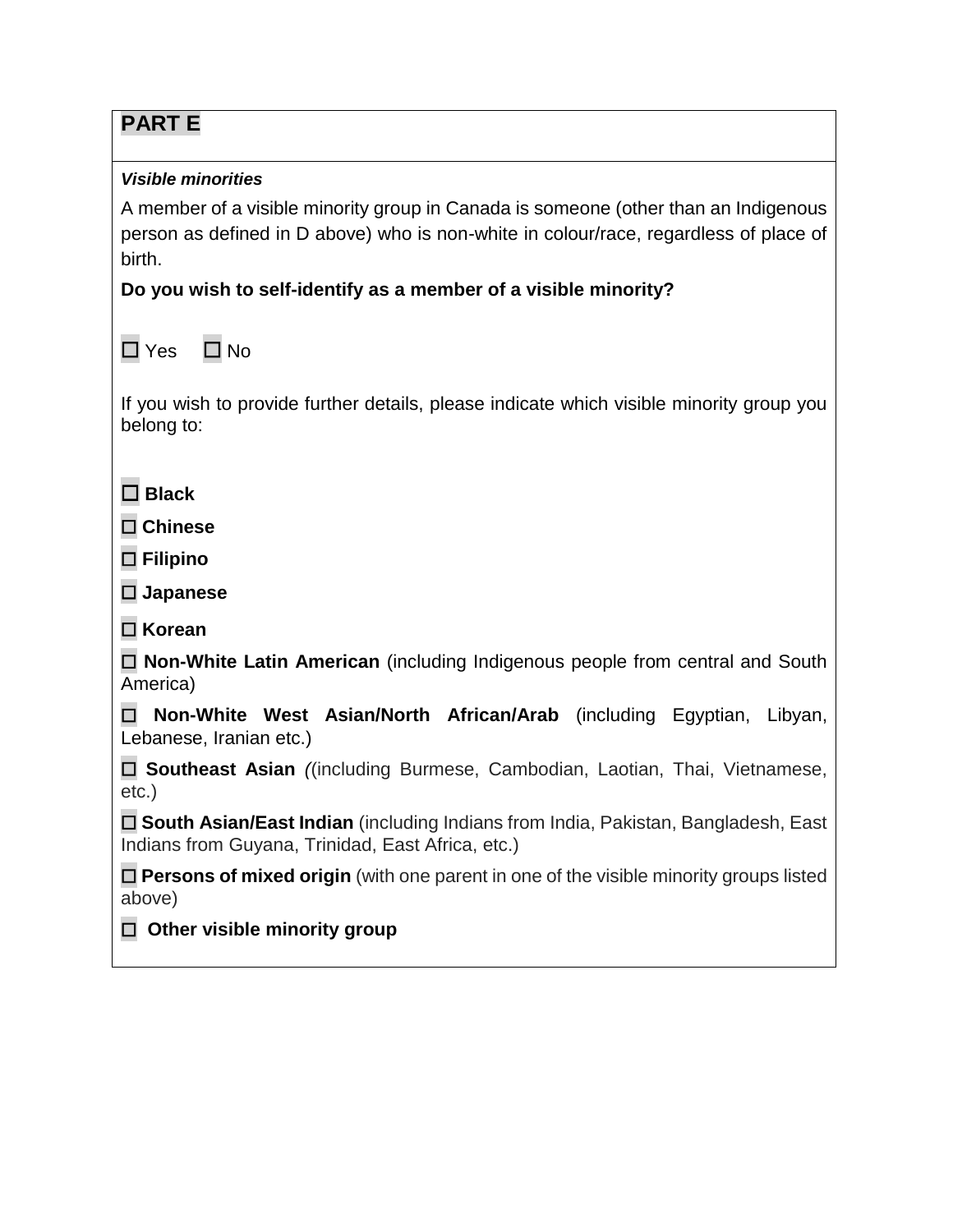# **PART F**

#### *Ethnic/Cultural Group*

A member of an **ethnic or cultural group** is a person who identifies with a category of people based on similarities such as common ancestry, language, history, society, culture or nation.

**Do you wish to self-identify as a member of an ethnic/cultural group?**

☐ Yes ☐ No

If you have chosen to self-identify as a member of an ethnic/cultural group, you must provide a description:

## **PART G**

#### *LGBTQ2*

LGBTQ2 includes but is not limited to lesbian, gay, bisexual, transgender, queer, and two-spirit individuals.

### **Do you wish to self-identify as part of the LGBTQ2 community?**

☐ Yes ☐ No